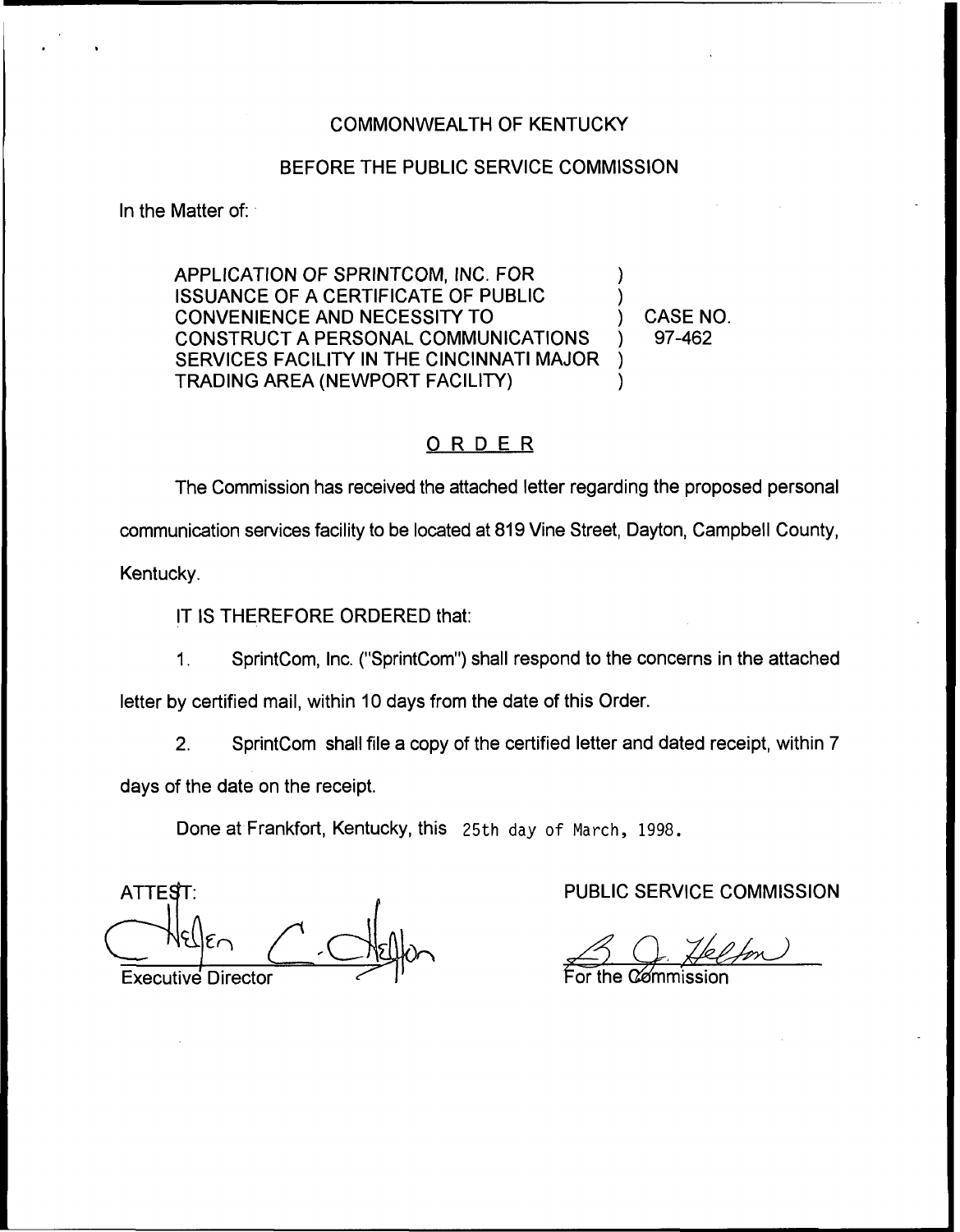Decket # 97-462 March 10, 1998 A<sup>pr</sup>RÉCÉÏVED Janice Gastright<br>941 Ofallon Ave.<br>Dayton, KY 41074-1421 MAR 1 6 1998 To cohom it may concern; **PUBLIC SERVICE**<br>COMMISSION as nearly life long residents of Dayton Kentucky we do appase the construction of a gersonal communications telecommunications facility residential area of our town. Would your personally want your grandchillers living within 100-500 fut radius of this facility? I seriously doubt it, thats what we residents near 819-823 Vine Street free. We were told by Our City Council,<br>we, like they, have No choice in this mattic the tower is going in. Is this true? Is this the Democratic way of making choices and decisions about how use like? This is still america we believe. Doesn't a majority have a voice? Be assumed there are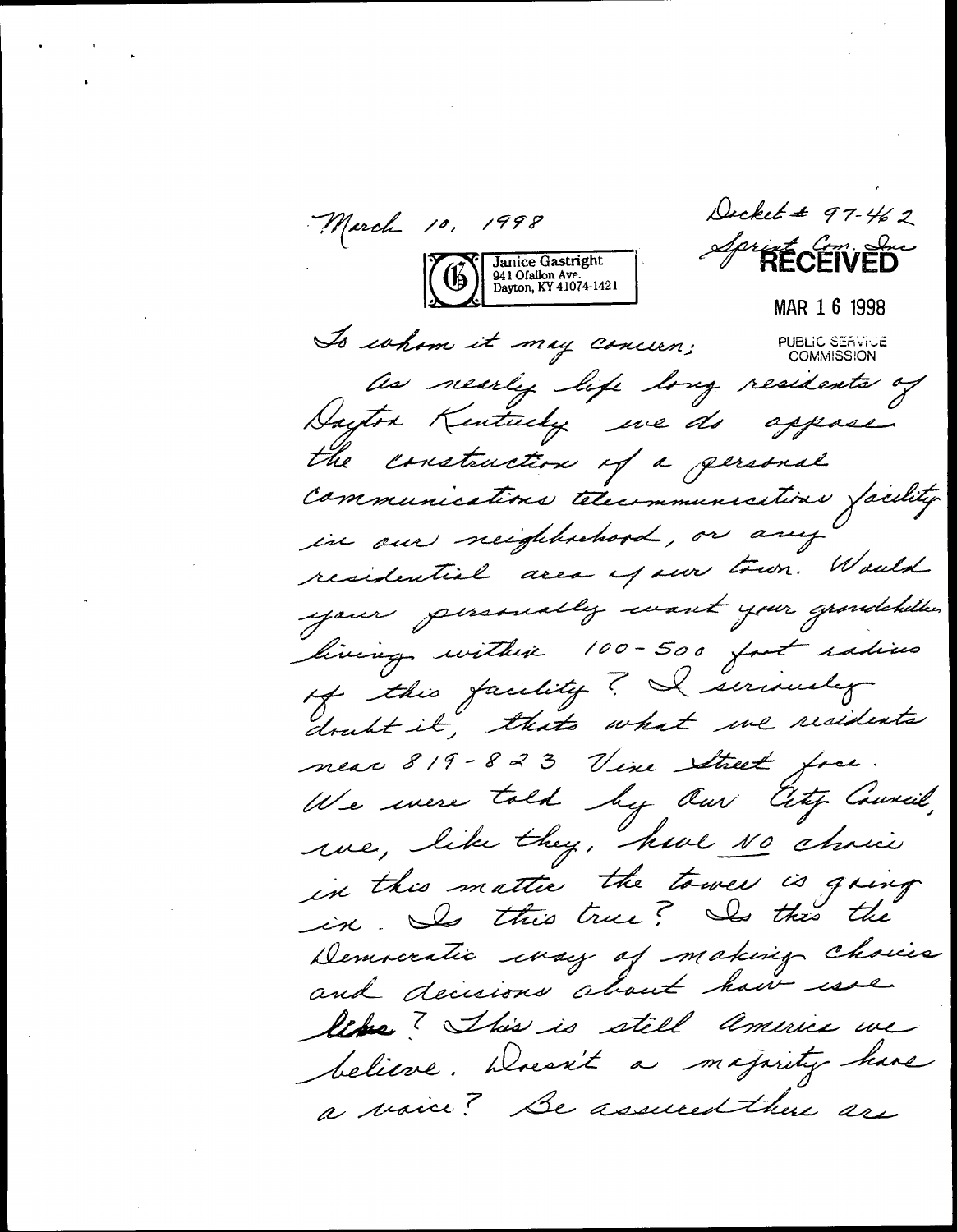other areas less objectionable, try to be face. It would have made a lot more sense to use citizens, that our concerne mere emportant if une would have been notified of your plans for this densly populated<br>area before your spending nieghtenhood. Dersonally it seems quite backwards. We await your replay. Mrs. Janice Subytt<br>Mrs. R. Dashijkt S. Dayton. Ky. 41074-1421 \* Reference<br>aux Property at 319-9th Street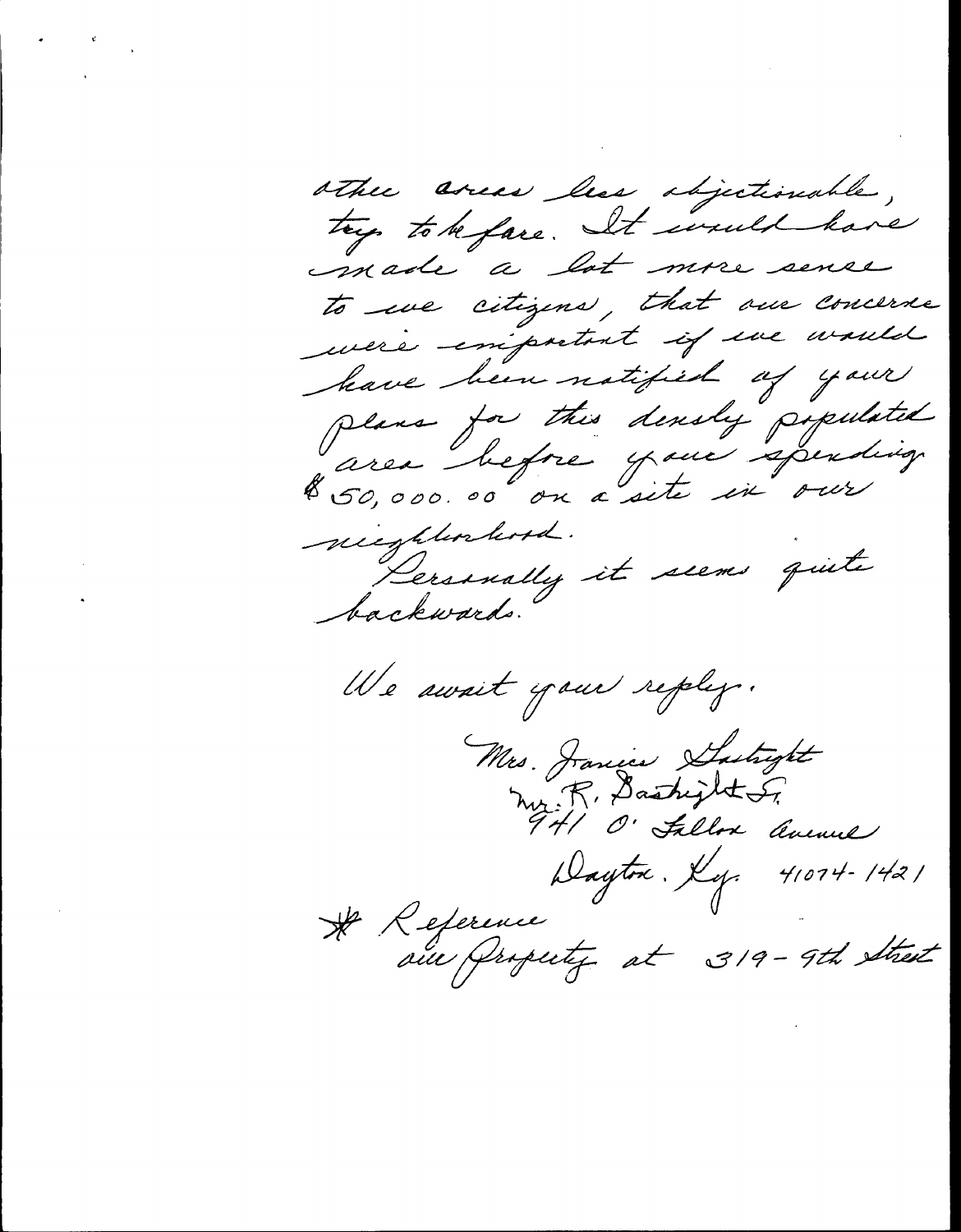STUART E. ALEXANDER, JR. WILLIAM A. BUCKAWAY, JR.<br>CHARLES W. DOBBINS, JR. TERRELL L. BLACK **IOHN M. NADER** MARK W. DOBBINS STUART E. ALEXANDER, III CAROLYN K. BALLEISEN **JOHN A. WILMES** SANDRA F. KEENE THOMAS I. B. HURST H. KEVIN EDDINS<sup>1</sup>

RANDOLPH NOE<sup>\*1</sup> \* Of Counsel

> Robert & J. Gastright 941 O'Fallon Road Dayton, Ky 41074

# TILFORD, DOBBINS, ALEXANDER. **BUCKAWAY & BLACK**

**ATTORNEYS AT LAW** 1400 ONE RIVERFRONT PLAZA LOUISVILLE, KENTUCKY 40202

 $(502) 584 - 6137$ 

March 4, 1998 RECEIVED

HENRY J. TILFORD (1880-1968) CHARLES W. DOBBINS (1916-1992) DONALD H. BALLEISEN (1924-1993) LAWRENCE W. WETHERBY (1908-1994)

**TELECOPIERS**  $(502) 584.2318$ <br> $(502) 587.1806$ <sup>1</sup> Also admitted in Indiana <sup>2</sup>Also admitted in New York 'Also admitted in District of Columbia and Maryland

MAR 1 6 1998

**PUBLIC SIERS** COMMISSION

#### Public Notice - Kentucky Public Service Commission/Docket No. 97-462 RE:

Dear Mr. and Mrs. Gastright:

SprintCom, Inc., has applied to the Kentucky Public Service Commission for a Certificate of Public Convenience and Necessity to construct and operate a new facility to operate a personal communications telecommunications service ("PCS"). The facility will include a 150 foot monopolwith attached antennas extending upward for a total height of 157 feet; and an equipment shelter to be located at 819 Vine Street, Dayton, Campbell County, Kentucky. A map showing the location of the proposed new facility is enclosed. You are being notified because you own property within a 500-foot radius of the proposed monopole.

The Commission invites your comments regarding the proposed construction. You also have the right to intervene in this matter. Your initial communication to the Commission must be received by the Commission within twenty (20) days of the date of this letter as shown above.

Your comments and request for intervention, if any, should be addressed to: Executive Director, Kentucky Public Service Commission, P.O. Box 615, Frankfort, Kentucky 40602. Please refer to Docket No. 97-462 in your correspondence.

Sincerely,

produce J. Keen

Mark W. Dobbins Sandra F. Keene **Counsel for Sprint PCS**